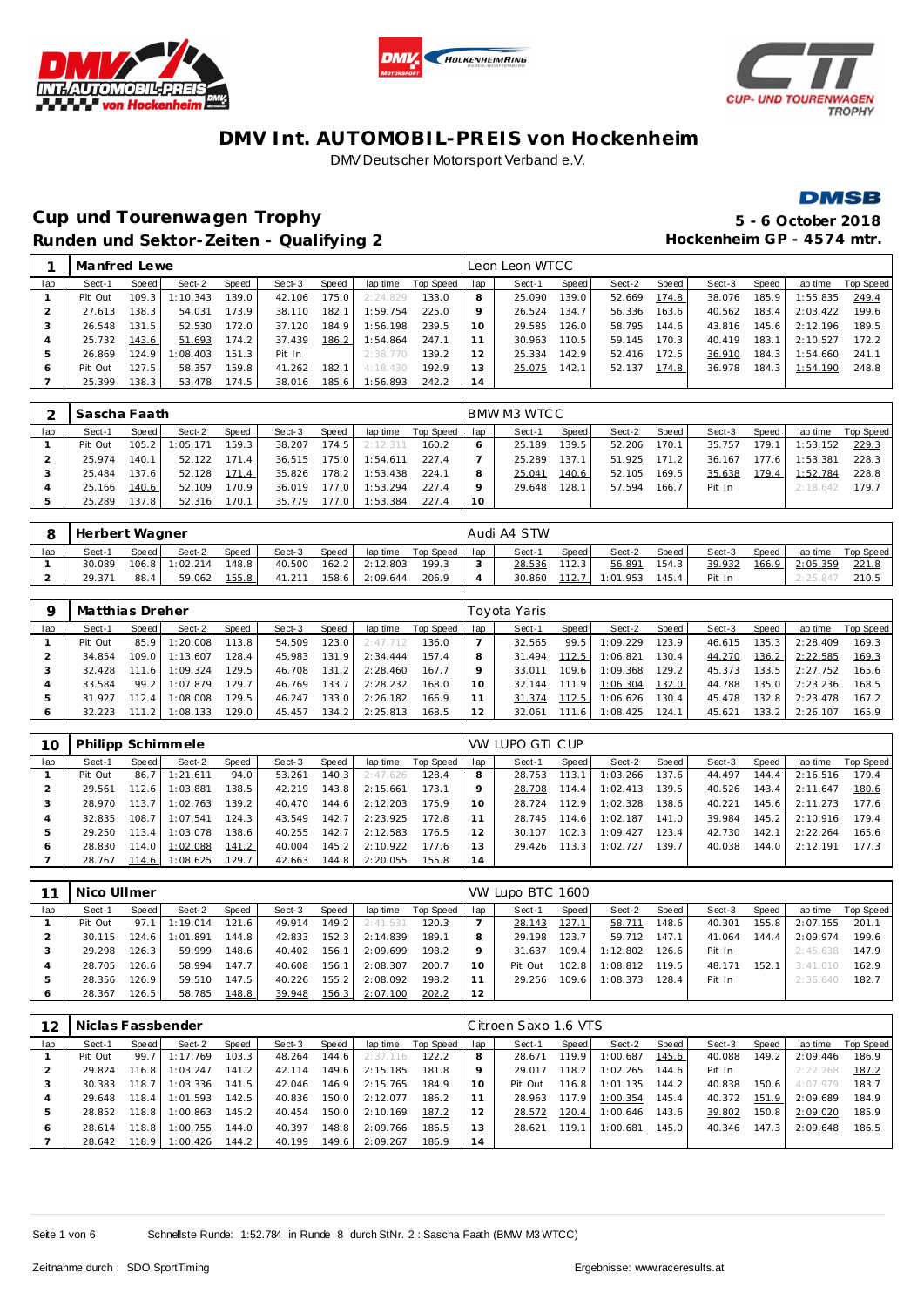





**DMSB** 

## **Cup und Tourenwagen Trophy 5 - 6 October 2018 Runden und Sektor-Zeiten - Qualifying 2 Hockenheim GP - 4574 mtr.**

| 14  | ainer<br>ка                                                                   | Müller |  |  |  |  |  |  | <b>VW</b> | <b>CUP</b><br>LUDO |       |        |       |        |       |          |           |
|-----|-------------------------------------------------------------------------------|--------|--|--|--|--|--|--|-----------|--------------------|-------|--------|-------|--------|-------|----------|-----------|
| lap | Top Speed<br>Speed<br>Sect-3<br>Sect-2<br>Speed<br>Speed<br>Sect-<br>lap time |        |  |  |  |  |  |  | lap       | Sect-1             | Speed | Sect-2 | Speed | Sect-3 | Speed | lap time | Top Speed |

|     |         |       | Wolfgang Hönscheid |       |        |       |          |           |         | Ford Fiesta |       |          |       |        |       |          |           |
|-----|---------|-------|--------------------|-------|--------|-------|----------|-----------|---------|-------------|-------|----------|-------|--------|-------|----------|-----------|
| lap | Sect-1  | Speed | Sect-2             | Speed | Sect-3 | Speed | lap time | Top Speed | lap     | Sect-1      | Speed | Sect-2   | Speed | Sect-3 | Speed | lap time | Top Speed |
|     | Pit Out | 94.7  | 1:18.845           | 120.0 | 47.523 | 137.9 | 2:39.739 | 127.8     | 8       | 29.284      | 115.3 | 1:01.086 | 143.0 | 40.569 | 148.4 | 2:10.939 | 186.2     |
|     | 31.506  | 110.4 | 1:04.017           | 137.9 | 42.374 | 145.7 | 2:17.897 | 188.2     | $\circ$ | 29.009      | 118.4 | 1:01.061 | 142.3 | 40.770 | 148.1 | 2:10.840 | 186.5     |
|     | 29.303  | 116.0 | 1:02.763           | 141.0 | 41.328 | 148.1 | 2:13.394 | 185.6     | 10      | 29.420      | 118.2 | 1:01.189 | 144.6 | 40.459 | 148.1 | 2:11.068 | 185.2     |
|     | 30.034  | 116.9 | 1:01.455           | 142.3 | 40.689 | 148.4 | 2:12.178 | 186.5     |         | 29.837      | 116.9 | 1:06.912 | 119.6 | 41.830 | 145.4 | 2:18.579 | 188.8     |
|     | 29.150  | 116.6 | 1:01.867           | 142.3 | 40.852 | 147.3 | 2:11.869 | 184.9     | 12      | 29.881      | 114.3 | 1:02.121 | 141.2 | 40.868 | 147.3 | 2:12.870 | 184.9     |
| O   | 29.259  | 117.4 | 1:01.188           | 143.6 | 40.369 | 147.3 | 2:10.816 | 185.9     | 13      | 29.317      | 116.0 | 1:01.533 | 142.3 | 40.747 | 146.9 | 2:11.597 | 185.9     |
|     | 29.097  | 118.4 | 1:01.852           | 141.4 | 40.435 | 147.7 | 2:11.384 | 186.5     | 14      | 29.020      | 116.8 | 1:02.145 | 136.9 | 41.048 | 148.4 | 2:12.213 | 186.9     |

| 18  | Michael Milz |       |               |       |        |       |          |           |     | Citroen Saxo |       |          |       |        |       |          |           |
|-----|--------------|-------|---------------|-------|--------|-------|----------|-----------|-----|--------------|-------|----------|-------|--------|-------|----------|-----------|
| lap | Sect-1       | Speed | Sect-2        | Speed | Sect-3 | Speed | lap time | Top Speed | lap | Sect-1       | Speed | Sect-2   | Speed | Sect-3 | Speed | lap time | Top Speed |
|     | Pit Out      |       | 94.3 1:14.778 | 125.1 | 46.402 | 155.2 | 2:33.788 | 132.0     |     | 27.855       | 125.6 | 58.129   | 152.8 | 40.031 | 159.8 | 2:06.015 | 198.9     |
|     | 30.264       | 125.4 | 1:00.124      | 152.8 | 40.853 | 159.8 | 2:11.241 | 197.1     |     | 31.319       | 113.3 | 1:08.348 | 143.4 | Pit In |       | 3:07.27  | 151.0     |
|     | 27.661       | 130.1 | 57.747        | 152.8 | 40.137 | 160.0 | 2:05.545 | 198.9     |     |              |       |          |       |        |       |          |           |

| 19  | Daniel Haager |       |         |       |        |        |          |           |     | Honda CivicType R |       |          |       |        |       |          |           |
|-----|---------------|-------|---------|-------|--------|--------|----------|-----------|-----|-------------------|-------|----------|-------|--------|-------|----------|-----------|
| lap | Sect-1        | Speed | Sect-2  | Speed | Sect-3 | Speed  | lap time | Top Speed | lap | Sect-1            | Speed | Sect-2   | Speed | Sect-3 | Speed | lap time | Top Speed |
|     | Pit Out       | 116.8 | :05.162 | 142.7 | 42.211 | 161.01 | 2:15.316 | 170.9     | 8   | 29.454            | 111.0 | 57.486   | 157.9 | 38.267 | 165.6 | 2:05.207 | 202.2     |
|     | 27.897        | 131.7 | 56.813  | 157.2 | 39.626 | 162.2  | 2:04.336 | 202.6     |     | 26.948            | 131.9 | 56.250   | 158.8 | 39.815 | 164.9 | 2:03.013 | 206.5     |
|     | 27.084        | 132.5 | 57.591  | 157.2 | 38.731 | 165.9  | 2:03.406 | 203.4     | 10  | 26.551            | 132.8 | 55.616   | 158.4 | 38.281 | 163.9 | 2:00.448 | 205.7     |
|     | 26.694        | 132.4 | 58.349  | 157.2 | 38.700 | 165.1  | 2:03.743 | 205.7     |     | 26.438            | 132.5 | 55.963   | 158.1 | 38.295 | 166.4 | 2:00.696 | 205.7     |
|     | 26.891        | 132.8 | 56.535  | 158.8 | 38.672 | 164.6  | 2:02.098 | 207.7     |     | 27.125            | 131.9 | 56.439   | 159.3 | 38.805 | 162.2 | 2:02.369 | 204.5     |
| O   | 26.896        | 132.4 | 56.845  | 157.4 | Pit In |        | 2:16.147 | 206.1     | 13  | 28.154            | 123.0 | 1:04.167 | 150.6 | 38.924 | 165.4 | 2:11.245 | 161.4     |
|     | Pit Out       | 132.0 | 59.367  | 158.1 | 38.820 | 164.91 | 3:12.948 | 178.2     | 14  | 26.522            | 133.2 | 55.664   | 157.7 | 38.243 | 165.4 | 2:00.429 | 206.1     |

| າາ  | Günther Göbel |       |          |       |        |       |          |           |     | Seat Leon Supercopa |       |          |       |        |       |          |           |
|-----|---------------|-------|----------|-------|--------|-------|----------|-----------|-----|---------------------|-------|----------|-------|--------|-------|----------|-----------|
| lap | Sect-1        | Speed | Sect-2   | Speed | Sect-3 | Speed | lap time | Top Speed | lap | Sect-1              | Speed | Sect-2   | Speed | Sect-3 | Speed | lap time | Top Speed |
|     | Pit Out       | 106.9 | 1:08.621 | 132.4 | 43.539 | 154.3 | 2:22.335 | 173.4     |     | 29.345              | 116.0 | 59.545   | 161.4 | 39.503 | 162.9 | 2:08.393 | 207.3     |
|     | 29.379        | 122.9 | 58.058   | 153.8 | 39.274 | 159.5 | 2:06.711 | 216.4     |     | 27.885              | 123.0 | 1:07.659 | 93.8  | Pit In |       | 2:36.504 | 197.      |
|     | 27.934        | 127.4 | 57.133   | 162.2 | 38.727 | 163.9 | 2:03.794 | 213.4     |     |                     |       |          |       |        |       |          |           |

| 25  | Olaf Schley |           |          |       |        |       |          |           |     | BMW M3 |       |          |       |        |       |          |           |
|-----|-------------|-----------|----------|-------|--------|-------|----------|-----------|-----|--------|-------|----------|-------|--------|-------|----------|-----------|
| lap | Sect-1      | Speed     | Sect-2   | Speed | Sect-3 | Speed | lap time | Top Speed | lap | Sect-1 | Speed | Sect-2   | Speed | Sect-3 | Speed | lap time | Top Speed |
|     | Pit Out     | $107.6$ J | 1:06.176 | 143.4 | 40.689 | 157.2 | 2:16.788 | 148.1     |     | 27.408 | 125.7 | 57.565   | 152.3 | 39.054 | 162.9 | 2:04.027 | 211.8     |
|     | 28.079      | 124.1     | 58.236   | 153.2 | 39.391 | 163.6 | 2:05.706 | 211.4     |     | 30.712 | 113.7 | 1:07.426 | 142.5 | 43.784 | 125.1 | 2:21.922 | 177.9     |
|     | 27.885      | 126.0     | 56.928   | 153.8 | 39.865 | 163.6 | 2:04.678 | 212.2     |     | 35.122 | 104.9 | 1:09.829 | 138.1 | Pit In |       | 2:37.563 | 143.0     |
|     | 28.028      | 128.4     | 56.232   | 155.4 | 39.667 | 164.6 | 2:03.927 | 213.9     |     |        |       |          |       |        |       |          |           |

| 26  | Jochen Thissen |       |          |       |        |                       |          |           |     | Opel Astra |         |          |       |        |       |          |           |
|-----|----------------|-------|----------|-------|--------|-----------------------|----------|-----------|-----|------------|---------|----------|-------|--------|-------|----------|-----------|
| lap | Sect-1         | Speed | Sect-2   | Speed | Sect-3 | Speed                 | lap time | Top Speed | lap | Sect-1     | Speed ! | Sect-2   | Speed | Sect-3 | Speed | lap time | Top Speed |
|     | Pit Out        | 118.8 | : 05.575 | 142.9 | 41.576 | 171<br>$\overline{A}$ | 2:16.784 | 176.5     |     | 29.826     | 117.3   | 1:05.149 | 142.5 | 41.788 | 172.8 | 2:16.763 | 161.7     |
|     | 26.739         | 129.7 | 54.751   | 167.4 | 37.337 | 172.8                 | 1:58.827 | 231.3     |     | 25.982     | 138.3   | 53.688   | 161.4 | 37.403 | 172.0 | 1:57.073 | 231.8     |
|     | 26.170         | 136.2 | 53.783   | 164.6 | 37.346 | 173.6                 | 1:57.299 | 229.8     |     | 29.379     | 117.31  | 1:02.429 | 137.6 | Pit In |       | 2:25.274 | 166.4     |
| 4   | 25.911         | 137.1 | 53.640   | 165.1 | 37.652 | 166.7                 | 1:57.203 | 233.3     | 10  | Pit Out    | 115.8   | 58.080   | 156.1 | 39.146 | 172.2 | 4:58.157 | 193.2     |
|     | 28.086         | 127.1 | 55.113   | 165.4 | 38.126 | 170.3                 | 2:01.325 | 220.4     |     | 25.814     | 131.9   | 54.386   | 163.4 | 37.796 | 165.4 | 1:57.996 | 229.8     |
| 6   | 26.176         | 129.8 | 53.611   | 168.8 | 37.667 | 172.8                 | 1:57.454 | 228.8     | 12  | 29.316     | 117.5   | 1:06.180 | 133.7 | Pit In |       | 2:25.136 | 190.7     |

| 30  |        |       | Hans-Ulrich Kainzinger |       |        |       |          |           |         | Porsche GT3 |       |        |       |        |       |          |           |
|-----|--------|-------|------------------------|-------|--------|-------|----------|-----------|---------|-------------|-------|--------|-------|--------|-------|----------|-----------|
| lap | Sect-1 | Speed | Sect-2                 | Speed | Sect-3 | Speed | lap time | Top Speed | lap     | Sect-1      | Speed | Sect-2 | Speed | Sect-3 | Speed | lap time | Top Speed |
|     |        |       |                        | 170.1 | 37.872 | 180.6 | 1:59.705 | 240.5     | 8       |             |       |        | 164.9 | 36.599 | 181.2 | 1:55.327 | 244.3     |
|     |        |       |                        | 170.1 | 36.936 | 179.1 | 1:57.267 | 243.2     | $\circ$ |             |       |        | 169.0 | 37.168 | 180.3 | 1:55.958 | 243.8     |
|     |        |       |                        | 170.6 | 37.351 | 180.0 | 1:56.301 | 238.9     | 10      |             |       |        | 168.8 | 37.463 | 180.0 | 1:57.374 | 238.9     |
| 4   |        |       |                        | 172.2 | 36.711 | 181.2 | 1:55.244 | 240.0     |         |             |       |        | 167.4 | 36.896 | 181.2 | 1:55.526 |           |
| 5   |        |       | Pit In                 | 170.1 | Pit In |       | 2:06.196 |           | 12      |             |       |        | 169.5 | 36.785 | 177.0 | 1:55.108 | 241.1     |
|     |        |       |                        | 167.7 | 37.132 | 175.9 | 3:46.784 | 237.4     | 13      |             |       | Pit In | 168.2 | Pit In |       | 2:07.271 | 241.6     |
|     |        |       |                        | 172.2 | 38.109 | 177.6 | 1:56.558 | 242.2     | 14      |             |       |        |       |        |       |          |           |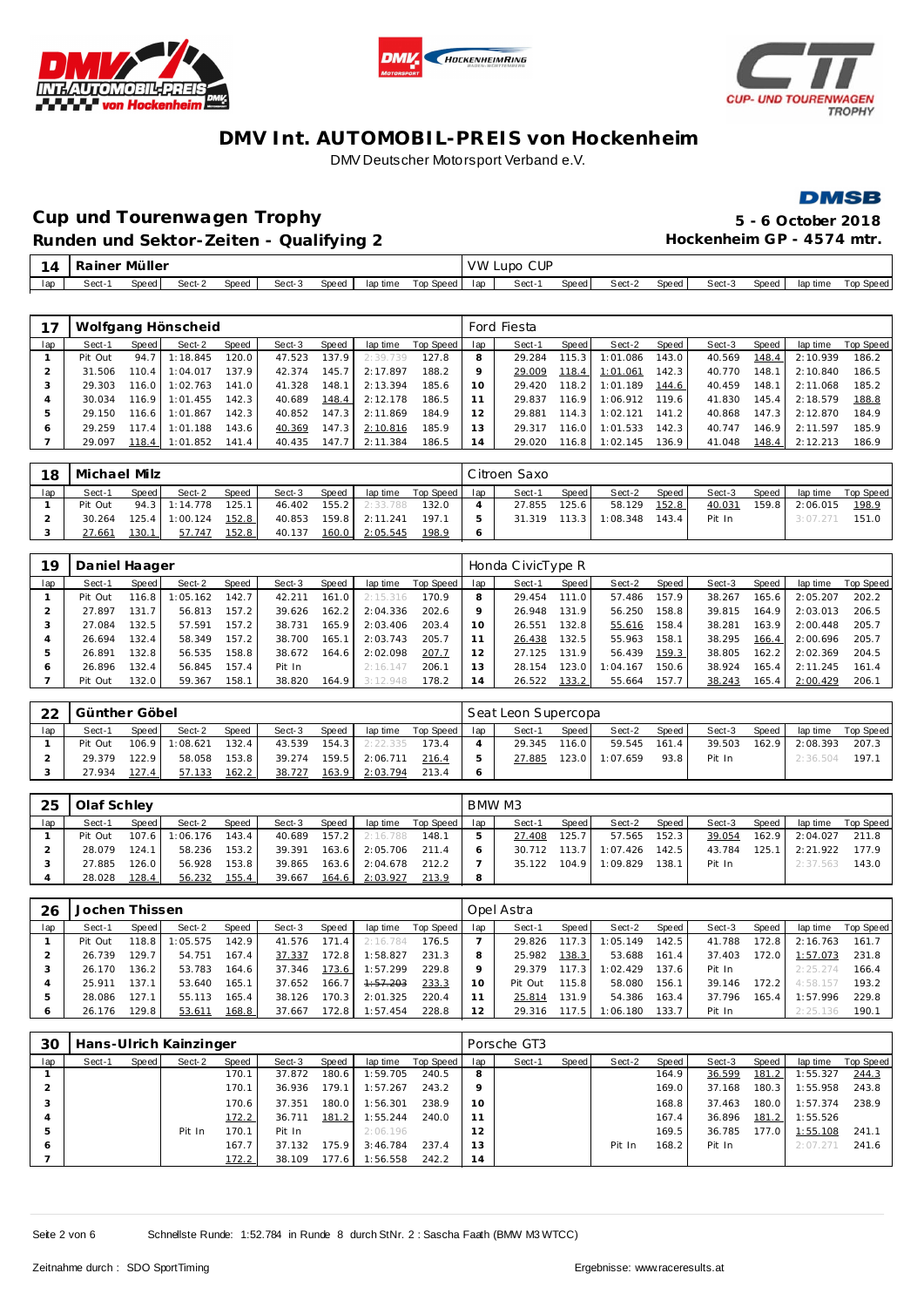







**Cup und Tourenwagen Trophy 5 - 6 October 2018** Runden und Sektor-Zeiten - Qualifying 2 **and Elizabeth Hockenheim GP** - 4574 mtr.

| 34  | Sven Schneider |       |          |         |        |       |          |           |                | Renault Cup-Clio RS III |       |          |       |        |       |          |           |
|-----|----------------|-------|----------|---------|--------|-------|----------|-----------|----------------|-------------------------|-------|----------|-------|--------|-------|----------|-----------|
| lap | Sect-1         | Speed | Sect-2   | Speed   | Sect-3 | Speed | lap time | Top Speed | lap            | Sect-1                  | Speed | Sect-2   | Speed | Sect-3 | Speed | lap time | Top Speed |
|     | Pit Out        | 109.1 | 1:05.071 | 39.5    | 43.505 | 146.9 | 2:18.073 | 182.4     |                | 28.708                  | 123.1 | 59.787   | 145.9 | 40.787 | 152.8 | 2:09.282 | 193.9     |
|     | 29.784         | 122.2 | 1:01.477 | 145.9   | 41.023 | 151.5 | 2:12.284 | 190.1     |                | 29.136                  | 123.7 | 1:00.555 | 148.6 | 40.614 | 154.9 | 2:10.305 | 194.6     |
|     | 28.978         | 122.9 | 1:00.571 | 141.2   | 40.716 | 153.0 | 2:10.265 | 190.1     | $10^{-}$       | 28.796                  | 123.4 | 1:01.145 | 146.7 | Pit In |       | 2:25.926 | 193.2     |
| 4   | 28.604         | 123.9 | 59.440   | 149.2   | 40.376 | 154.5 | 2:08.420 | 193.2     |                | Pit Out                 | 107.1 | 1:04.671 | 136.0 | 45.109 | 151.3 | 4:39.136 | 179.7     |
|     | 28.990         | 123.0 | 59.547   | 148.6   | 40.956 | 152.1 | 2:09.493 | 194.2     | 12             | 28.903                  | 122.0 | 59.713   | 146.9 | 40.063 | 154.5 | 2:08.679 | 190.8     |
| O   | 29.271         | 119.3 | : 00.244 | 147.1   | 40.461 | 153.0 | 2:09.976 | 192.2     |                | 28.544                  | 123.3 | 59.305   | 149.6 | 39.795 | 154.9 | 2:07.644 | 192.5     |
|     | 28.518         | 121.2 | 59.251   | 144.8 I | 41.150 | 151.7 | 2:08.919 | 192.2     | $\overline{A}$ |                         |       |          |       |        |       |          |           |

| 35  | Alexander Brauer |       |                  |        |        |       |          |           |     | Renault Clio |        |        |        |        |       |          |           |
|-----|------------------|-------|------------------|--------|--------|-------|----------|-----------|-----|--------------|--------|--------|--------|--------|-------|----------|-----------|
| lap | Sect-1           | Speed | Sect-2           | Speed  | Sect-3 | Speed | lap time | Top Speed | lap | Sect-1       | Speed  | Sect-2 | Speed, | Sect-3 | Speed | lap time | Top Speed |
|     | Pit Out          |       | $104.4$ 1:19.210 | 120.7  | 44.657 | 161.4 | 2:37.403 | 121.3     |     | 28.737       | 125.9  | 58.024 | 153.0  | 40.439 | 160.0 | 2:07.200 | 204.2     |
|     | 39.587           |       | 79.4 1:25.996    | 118.21 | Pit In |       | 3:10.913 | 120.7     |     | 27.685       | 130.6  | 57.255 | 154.9  | 39.704 | 160.7 | 2:04.644 | 204.5     |
|     | Pit Out          | 109.4 | 1:01.357         | 151.9  | 43.251 | 159.5 | 4:19.704 | 197.1     |     | 27.558       | 130.01 | 59.214 | 154.5  | 39.760 | 162.7 | 2:06.532 | 206.9     |

| 36  | Niklas Lewe |        |          |       |        |       |          |           |     | Renault Clio RS |       |        |       |        |       |          |           |
|-----|-------------|--------|----------|-------|--------|-------|----------|-----------|-----|-----------------|-------|--------|-------|--------|-------|----------|-----------|
| lap | Sect-1      | Speed  | Sect-2   | Speed | Sect-3 | Speed | lap time | Top Speed | lap | Sect-1          | Speed | Sect-2 | Speed | Sect-3 | Speed | lap time | Top Speed |
|     | Pit Out     | 98.7   | :09.495  | 142.9 | 46.010 | 153.8 | 2:25.601 | 131.4     |     | 28.219          | 127.7 | 58.738 | 151.7 | 43.104 | 153.6 | 2:10.061 | 196.0     |
|     | 32.950      | 98.1   | : 02.171 | 146.5 | 41.902 | 156.1 | 2:17.023 | 191.5     |     | 28.006          | 126.0 | 58.749 | 151.5 | 39.733 | 157.2 | 2:06.488 | 195.7     |
| 3   | 29.149      | 113.3  | : 00.482 | 150.0 | 40.733 | 157.4 | 2:10.364 | 198.5     | 10  | 27.974          | 126.6 | 58.399 | 152.1 | 40.205 | 156.1 | 2:06.578 | 195.3     |
|     | 28.441      | 128.0  | 59.361   | 149.0 | 40.386 | 157.4 | 2:08.188 | 196.7     |     | 27.982          | 125.0 | 58.492 | 151.9 | 39.519 | 156.3 | 2:05.993 | 195.3     |
| 5   | 27.809      | 126.9  | 58.814   | 152.1 | Pit In |       | 2:16.052 | 197.8     | 12  | 28.722          | 127.4 | 58.653 | 151.9 | 40.489 | 157.4 | 2:07.864 | 197.1     |
| O   | Pit Out     | 125.4. | : 00.018 | 146.5 | 40.439 | 156.3 | 4:50.503 | 196.0     | 13  | 27.951          | 127.5 | 58.213 | 152.3 | 41.172 | 153.4 | 2:07.336 | 198.5     |
|     | 27.940      | 126.2  | 58.605   | 150.6 | 40.226 | 159.1 | 2:06.771 | 197.1     | 14  |                 |       |        |       |        |       |          |           |

| 38  |         |                    | Karl-Friedrich Joho |       |        |       |          |           |     | Renault Clio III Cup |       |          |                    |        |       |          |           |
|-----|---------|--------------------|---------------------|-------|--------|-------|----------|-----------|-----|----------------------|-------|----------|--------------------|--------|-------|----------|-----------|
| lap | Sect-1  | Speed              | Sect-2              | Speed | Sect-3 | Speed | lap time | Top Speed | lap | Sect-1               | Speed | Sect-2   | Speed              | Sect-3 | Speed | lap time | Top Speed |
|     | Pit Out | 106.5              | 1:11.632            | 139.2 | 43.058 | 149.8 | 2:23.843 | 145.2     |     | 28.957               | 120.5 | 1:00.393 | 146.1              | 41.083 | 150.4 | 2:10.433 | 191.5     |
|     | 29.265  | 120.7 <sup>1</sup> | 1:00.667            | 149.0 | 42.762 | 149.0 | 2:12.694 | 190.1     |     | 29.151               | 119.9 | 1:00.580 | 148.1              | 40.553 | 153.2 | 2:10.284 | 193.9     |
|     | 29.625  | 119.2              | 1:00.903            | 147.7 | 40.596 | 152.1 | 2:11.124 | 189.1     | 10  | 28.689               | 121.3 | 1:00.078 | 146.7              | 40.377 | 150.4 | 2:09.144 | 191.8     |
|     | 28.747  | 120.1              | 1:00.526            | 146.1 | 41.378 | 151.3 | 2:10.651 | 188.5     |     | 29.620               | 119.5 | 1:00.922 | 146.3              | 40.678 | 153.2 | 2:11.220 | 191.5     |
| b   | 28.960  | 120.3 <sup>1</sup> | 1:01.519            | 146.7 | 41.199 | 151.9 | 2:11.678 | 189.1     |     | 29.011               | 120.9 | 1:00.976 | 147.7 <sub>1</sub> | 41.182 | 150.8 | 2:11.169 | 192.5     |
| O   | 29.080  | 119.6              | 1:00.033            | 149.0 | 40.627 | 152.5 | 2:09.740 | 191.2     |     | 28.942               | 120.1 | 1:00.880 | 146.5              | 41.539 | 150.2 | 2:11.361 | 190.5     |
|     | 28.924  | 120.5              | 1:00.877            | 146.1 | 40.938 | 151.9 | 2:10.739 | 192.5     | 14  |                      |       |          |                    |        |       |          |           |

| 39  | heo Milz |                    |          |                    |        |       |          |           |     | Renault Clio RS 3 Cup |       |        |       |        |       |          |           |
|-----|----------|--------------------|----------|--------------------|--------|-------|----------|-----------|-----|-----------------------|-------|--------|-------|--------|-------|----------|-----------|
| lap | Sect-1   | Speed I            | Sect-2   | Speed              | Sect-3 | Speed | lap time | Top Speed | lap | Sect-1                | Speed | Sect-2 | Speed | Sect-3 | Speed | lap time | Top Speed |
|     | Pit Out  | 106.4              | 1:09.046 | 149.01             | 42.988 | 156.7 | 2:22.721 | 150.4     | 8   | 27.727                | 128.0 | 57.392 | 154.9 | 39.022 | 161.4 | 2:04.141 | 204.5     |
|     | 29.736   | 115.O I            | 1:00.121 | 149.2 <sub>1</sub> | 40.910 | 158.8 | 2:10.767 | 199.6     |     | 28.233                | 128.4 | 57.742 | 156.1 | 39.539 | 158.6 | 2:05.514 | 207.3     |
|     | 29.014   | 126.9              | 58.456   | 153.4              | 40.462 | 159.3 | 2:07.932 | 200.4     | 10  | 28.146                | 124.3 | 57.987 | 154.1 | 39.128 | 159.8 | 2:05.261 | 200.7     |
|     | 28.886   | 129.2              | 57.770   | 154.7              | 39.348 | 158.4 | 2:06.004 | 204.2     |     | 27.632                | 128.6 | 59.007 | 153.4 | 39.268 | 161.0 | 2:05.907 | 199.6     |
|     | 27.787   | 129.2              | 57.904   | 157.0              | 40.005 | 161.9 | 2:05.696 | 197.4     |     | 27.853                | 122.7 | 57.463 | 155.2 | 39.592 | 161.9 | 2:04.908 | 202.6     |
| c   | 27.754   | 126.8 <sub>1</sub> | 58.861   | 154.7              | 39.206 | 159.5 | 2:05.821 | 201.5     | 3   | 27.707                | 126.8 | 57.101 | 154.5 | 39.095 | 162.2 | 2:03.903 | 203.8     |
|     | 28.747   | 127.2              | 58.116   | 153.2              | 39.888 | 161.0 | 2:06.751 | 203.0     | 4   | 27.783                | 122.6 | 59.005 | 153.2 | 40.091 | 159.7 | 2:06.879 | 203.4     |

| 4 <sup>1</sup> | Berthold Bermel |         |          |              |        |       |          |           |     | Renault Clio |       |          |       |        |       |          |           |
|----------------|-----------------|---------|----------|--------------|--------|-------|----------|-----------|-----|--------------|-------|----------|-------|--------|-------|----------|-----------|
| lap            | Sect-1          | Speed   | Sect-2   | <b>Speed</b> | Sect-3 | Speed | lap time | Top Speed | lap | Sect-1       | Speed | Sect-2   | Speed | Sect-3 | Speed | lap time | Top Speed |
|                | Pit Out         | 102.0   | 1:09.643 | 143.4        | 43.487 | 154.3 | 2:22.059 | 156.3     |     | 27.616       | 124.1 | 58.457   | 152.8 | 40.017 | 156.3 | 2:06.090 | 203.8     |
|                | 28.294          | 123.6   | : 01.230 | 124.6        | 52.131 | 121.5 | 2:21.655 | 200.7     | Q   | 27.565       | 125.6 | 58.407   | 149.8 | Pit In |       | 2:12.531 | 200.4     |
|                | 36.257          | 101.4   | :03.089  | 149.2        | 39.688 | 156.5 | 2:19.034 | 192.2     | 10  | Pit Out      | 103.6 | 1:10.234 | 149.2 | 40.667 | 155.6 | 4:21.871 | 146.1     |
|                | 27.976          | 122.6   | 58.465   | 151.5        | 39.523 | 158.1 | 2:05.964 | 195.7     |     | 27.901       | 121.6 | 58.235   | 152.1 | 38.914 | 158.1 | 2:05.050 | 197.8     |
| ь              | 27.435          | 123.0 l | 58.130   | 152.1        | 38.813 | 157.2 | 2:04.378 | 200.7     | 12  |              |       |          | 151.9 | 39.641 | 158.4 | 2:05.703 | 199.6     |
| 6              | 27.676          | 123.4   | 57.937   | 151.9        | 39.102 | 157.2 | 2:04.715 | 200.7     | 3   | 28.285       | 124.9 | 58.258   | 152.3 | 39.333 | 157.0 | 2:05.876 | 198.2     |
|                |                 |         |          | 151.9        | 39.115 | 157.4 | 2:04.834 | 201.1     | 14  |              |       |          |       |        |       |          |           |

| 42  |         |       | Martin Strittmatter |       |        |       |          |           |     | Renault Clio 3 Cup |       |        |       |        |       |                |           |
|-----|---------|-------|---------------------|-------|--------|-------|----------|-----------|-----|--------------------|-------|--------|-------|--------|-------|----------------|-----------|
| lap | Sect-1  | Speed | Sect-2              | Speed | Sect-3 | Speed | lap time | Top Speed | lap | Sect-1             | Speed | Sect-2 | Speed | Sect-3 | Speed | lap time       | Top Speed |
|     | Pit Out | 101.5 | .798<br>1:11        | 141.9 | 43.892 | 151.7 | 2:27.737 | 146.7     | 8   | 27.424             | 122.6 | 57.995 | 152.1 | 38.626 | 157.0 | 2:04.045       | 196.7     |
|     | 28.291  | 122.2 | 59.927              | 149.0 | 39.495 | 154.1 | 2:07.713 | 190.1     |     | 27.282             | 121.9 | 57.677 | 150.8 | 38.564 | 156.5 | 2:03.523       | 194.9     |
|     | 27.663  | 121.9 | 59.331              | 151.0 | 39.279 | 155.2 | 2:06.273 | 193.9     |     | 27.016             | 122.0 | 57.868 | 144.0 | 39.073 | 155.8 | 2:03.957       | 194.9     |
|     | 27.471  | 122.6 | 59.360              | 148.8 | 40.273 | 150.2 | 2:07.104 | 191.2     |     | 27.555             | 121.9 | 58.014 | 149.6 | 39.543 |       | 155.6 2:05.112 | 194.2     |
|     | 27.404  | 122.6 | 58.023              | 151.5 | 38.301 | 155.4 | 2:03.728 | 192.9     |     | 27.304             | 121.9 | 58.162 | 152.3 | 38.379 | 155.6 | 2:03.845       | 194.2     |
|     | 27.841  | 120.5 | 57.736              | 151.5 | 38.202 | 155.4 | 2:03.779 | 192.5     | 13  | 27.262             | 120.4 | 58.887 | 150.2 | 38.510 | 156.1 | 2:04.659       | 194.2     |

Seite 3 von 6 Schnellste Runde: 1:52.784 in Runde 8 durch StNr. 2 : Sascha Faath (BMW M3 WTCC)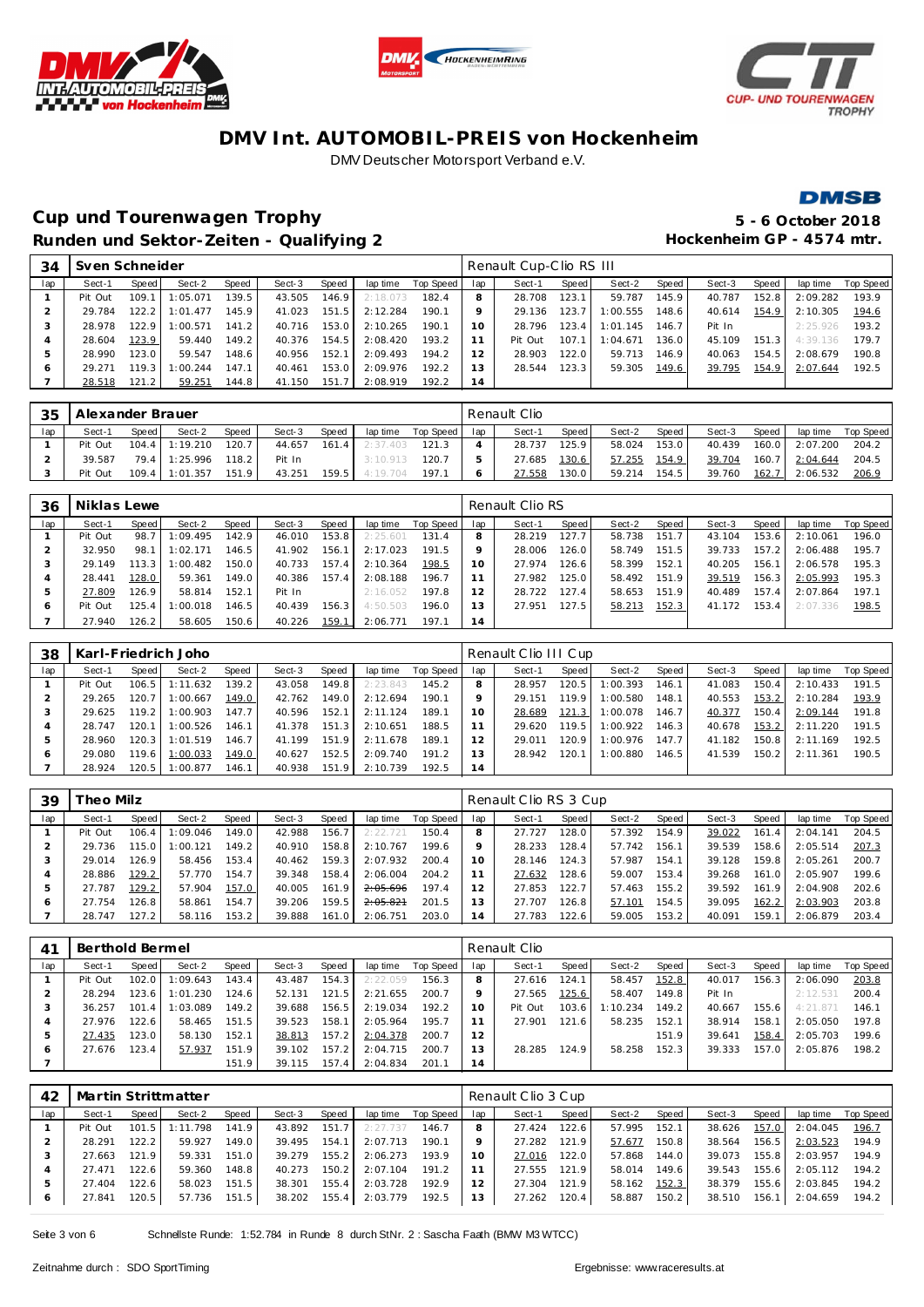





**DMSB** 

**Cup und Tourenwagen Trophy 5 - 6 October 2018**

**Runden und Sektor-Zeiten - Qualifying 2** 

|  |  | 5 - 6 UCTODER 2018                       |  |
|--|--|------------------------------------------|--|
|  |  | Hockenheim GP - 4574 mtr.                |  |
|  |  | 58.057 151.5 38.106 154.7 2:03.610 193.2 |  |

| 45  | Rainer Stoffel |         |          |       |        |                    |          |           |     | Mini Cooper S Challenge R 53 |       |          |       |        |       |          |           |
|-----|----------------|---------|----------|-------|--------|--------------------|----------|-----------|-----|------------------------------|-------|----------|-------|--------|-------|----------|-----------|
| lap | Sect-′         | Speed   | Sect-2   | Speed | Sect-3 | Speed              | lap time | Top Speed | lap | Sect-1                       | Speed | Sect-2   | Speed | Sect-3 | Speed | lap time | Top Speed |
|     | Pit Out        | 97.4    | 1:18.174 | 132.8 | 45.784 | 139.9 <sub>1</sub> | 2:36.329 | 126.6     |     | 30.492                       | 106.8 | 1:01.873 | 140.8 | Pit In |       | 2:22.942 | 183.4     |
|     | 31.451         | 108.0   | 1:03.780 | 141.5 | 43.675 | 142.7              | 2:18.906 | 1776      |     | Pit Out                      | 112.0 | 1:05.460 | 139.0 | 42.322 | 145.9 | 3:07.971 | 136.4     |
|     | 30.311         | 112.3   | 1:02.861 | 143.8 | 43.136 | 144.8              | 2:16.308 | 176.2     |     | 29.818                       | 113.7 | 1:01.334 | 142.7 | 42.450 | 149.2 | 2:13.602 | 185.2     |
|     | 29.465         | 118.7 I | 1:01.305 | 142.1 | 42.649 | 145.4              | 2:13.419 | 182.7     | 8   | 38.507                       | 79.7  | 1:31.299 | 91.3  | Pit In |       | 3:12.612 | 119.3     |
|     |                |         |          |       |        |                    |          |           |     |                              |       |          |       |        |       |          |           |

| 46  |         |       | Dietmar Blaskowski |       |        |       |          |           |     | BMW Z4M Coupe |       |        |                    |        |       |          |                  |
|-----|---------|-------|--------------------|-------|--------|-------|----------|-----------|-----|---------------|-------|--------|--------------------|--------|-------|----------|------------------|
| lap | Sect-1  | Speed | Sect-2             | Speed | Sect-3 | Speed | lap time | Top Speed | lap | Sect-1        | Speed | Sect-2 | Speed              | Sect-3 | Speed | lap time | <b>Top Speed</b> |
|     | Pit Out | 111   | :10.299            | 105.3 | 43.653 | 168.8 | 2:22.778 | 169.3     |     | 26.538        | 131.2 | 56.000 | 161.2              | Pit In |       | 2:10.259 | 227.8            |
|     | 28.146  | 123.3 | 58.364             | 159.1 | 39.326 | 169.5 | 2:05.836 | 225.5     | 8   | Pit Out       | 130.1 | 58.620 | 160.7 <sub>1</sub> | 38.562 | 168.0 | 2:49.992 | 222.2            |
|     | 27.038  | 127.7 | 55.615             | 163.1 | 39.765 | 170.1 | 2:02.418 | 229.3     |     | 26.880        | 128.9 | 56.075 | 161.41             | 39.157 | 172.0 | 2:02.112 | 219.5            |
|     | 29.693  | 127.4 | 55.992             | 161.7 | 40.800 | 168.8 | 2:06.485 | 226.9     |     | 26.993        | 132.0 | 55.197 | 161.2              | 39.754 | 170.9 | 2:01.944 | 225.0            |
| Þ   | 27.534  | 133.5 | 55.183             | 162.7 | 38.867 | 169.8 | 2:01.584 | 230.3     |     | 26.743        | 134.7 | 55.424 | 161.2              | 38.529 | 170.3 | 2:00.696 | 220.9            |
|     | 27.025  | 126.2 | 55.600             | 161.9 | 38.048 | 172.0 | 2:00.673 | 227.8     | 12  | 26.570        | 130.8 | 55.563 | 164.1              | Pit In |       | 2:14.648 | 220.4            |

| 47      | Manfred Siek |       |          |                    |        |       |          |           |     | BMW AG MINI JCW Challenge |       |          |       |        |       |          |           |
|---------|--------------|-------|----------|--------------------|--------|-------|----------|-----------|-----|---------------------------|-------|----------|-------|--------|-------|----------|-----------|
| lap     | Sect-1       | Speed | Sect-2   | Speed              | Sect-3 | Speed | lap time | Top Speed | lap | Sect-1                    | Speed | Sect-2   | Speed | Sect-3 | Speed | lap time | Top Speed |
|         | Pit Out      | 96.0  | 1:15.056 | 115.3 <sub>1</sub> | 48.114 | 154.3 | 2:33.468 | 118.6     |     | 29.087                    | 124.9 | 58.253   | 151.3 | 40.505 | 159.5 | 2:07.845 | 211.4     |
|         | 31.617       | 106.2 | : 03.916 | 150.6              | 43.243 | 158.8 | 2:18.776 | 194.2     |     | 28.219                    | 129.3 | 58.449   | 152.8 | 40.215 | 161.2 | 2:06.883 | 211.8     |
|         | 29.230       | 114.4 | 59.276   | 150.2              | 41.400 | 158.6 | 2:09.906 | 206.1     |     | 28.532                    | 127.1 | 58.149   | 152.3 | 41.201 | 161.9 | 2:07.882 | 211.4     |
|         | 29.178       | 122.7 | 58.744   | 153.2              | 40.786 | 160.5 | 2:08.708 | 206.1     | 10  | 28.554                    | 128.3 | 58.259   | 154.3 | 40.279 | 161.7 | 2:07.092 | 209.3     |
| -5      | 29.434       | 110.9 | 59.112   | 151.5              | 41.156 | 158.1 | 2:09.702 | 208.1     |     | 28.767                    | 122.9 | 1:18.752 | 86.0  | Pit In |       | 2:52.118 | 196.0     |
| $\circ$ | 28.591       | 125.4 | 58.985   | 147.1              | 40.843 | 160.0 | 2:08.419 | 207.3     | 12  |                           |       |          |       |        |       |          |           |

| 48  | Michael Heide |       |                  |       |        |       |          |           |     |         |       | BMW AG MINI JCW Challenge |       |        |       |                  |           |
|-----|---------------|-------|------------------|-------|--------|-------|----------|-----------|-----|---------|-------|---------------------------|-------|--------|-------|------------------|-----------|
| lap | Sect-1        | Speed | Sect-2           | Speed | Sect-3 | Speed | lap time | Top Speed | lap | Sect-1  | Speed | Sect-2                    | Speed | Sect-3 | Speed | lap time         | Top Speed |
|     | Pit Out       |       | $103.8$ 1:14.235 | 108.5 | 46.475 | 154.3 | 2:33.127 | 137.6     |     | Pit Out | 125.3 | 58.792                    | 153.4 | 39.447 |       | $167.7$ 3:01.400 | 190.5     |
|     | 29.662        |       | $129.8$ 1:04.473 | 148.1 | 43.463 | 164.6 | 2:17.598 | 173.4     |     | 26.679  | 134.0 | 56.197                    | 158.1 | 38.500 |       | 164.6 2:01.376   | 208.5     |
|     | 27.896        | 120.5 | 58.977           | 150.4 | Pit In |       | 2:21.866 | 208.5     |     | 32.093  | 108.7 | 1:07.687                  | 137.4 | Pit In |       | 2:31.354         | 139.0     |

| 49  | Jwe Welzenbach |         |          |       |        |       |          |           |          | BMW AG MINI JCW Challenge |                    |          |       |        |       |          |           |
|-----|----------------|---------|----------|-------|--------|-------|----------|-----------|----------|---------------------------|--------------------|----------|-------|--------|-------|----------|-----------|
| lap | Sect-1         | Speed   | Sect-2   | Speed | Sect-3 | Speed | lap time | Top Speed | lap      | Sect-1                    | Speed              | Sect-2   | Speed | Sect-3 | Speed | lap time | Top Speed |
|     | Pit Out        | 90.5    | 1:22.779 | 124.4 | 50.107 | 138.3 | 2:46.927 | 126.5     |          | 30.523                    | 115.8              | 1:02.677 | 142.9 | 44.129 | 150.4 | 2:17.329 | 192.2     |
|     | 31.507         | 115.0   | 1:06.916 | 136.0 | 47.063 | 147.9 | 2:25.486 | 170.3     |          | 29.835                    | 117.4              | 1:04.740 | 143.0 | 43.460 | 150.8 | 2:18.035 | 179.7     |
|     | 31.217         | 108.5   | 1:05.366 | 142.3 | 44.918 | 146.9 | 2:21.501 | 184.6     |          | 30.639                    | 107.5              | 1:02.514 | 142.3 | 42.463 | 153.0 | 2:15.616 | 189.8     |
|     | 31.299         | 116.0   | 1:05.096 | 140.1 | Pit In |       | 2:31.070 | 175.3     | $10^{-}$ | 29.619                    | 119.3              | 1:02.357 | 144.0 | 42.348 | 154.1 | 2:14.324 | 191.5     |
|     | Pit Out        | 105.5   | 1:05.182 | 138.3 | 44.944 | 150.4 | 3:50.620 | 174.5     |          | 29.940                    | 111.3              | 1:01.776 | 143.8 | 42.407 | 153.6 | 2:14.123 | 186.5     |
|     | 31.601         | 113.4 I | 1:03.766 | 141.2 | 43.391 | 150.2 | 2:18.758 | 180.3     | 12       | 30.879                    | 119.7 <sup>1</sup> | 1:01.928 | 145.0 | 42.379 | 153.6 | 2:15.186 | 189.8     |

| 50  | Dirk Lauth |       |          |       |        |       |          |           |     | Mini R53 |       |          |       |        |       |          |           |
|-----|------------|-------|----------|-------|--------|-------|----------|-----------|-----|----------|-------|----------|-------|--------|-------|----------|-----------|
| lap | Sect-1     | Speed | Sect-2   | Speed | Sect-3 | Speed | lap time | Top Speed | lap | Sect-1   | Speed | Sect-2   | Speed | Sect-3 | Speed | lap time | Top Speed |
|     | Pit Out    | 97.8  | 1:14.551 | 134.7 | Pit In |       | 2:39.902 | 123.0     |     | 28.427   | 116.0 | 1:00.397 | 144.2 | 40.138 | 148.1 | 2:08.962 | 185.9     |
|     | Pit Out    | 104.3 | 1:02.729 | 143.0 | 41.468 | 147.3 | 4:27.096 | 180.0     |     | 28.364   | 117.9 | 1:01.552 | 143.2 | 40.145 | 147.9 | 2:10.061 | 183.7     |
|     | 28.820     | 115.8 | 1:05.013 | 143.6 | 41.364 | 149.2 | 2:15.197 | 183.1     |     | 28.428   | 117.9 | 1:01.084 | 143.4 | 40.034 | 149.4 | 2:09.546 | 186.5     |
|     | 2:38.499   | 118.2 | 1:00.442 | 144.0 | 40.577 | 146.7 | 4:19.518 | 185.9     |     | 28.398   | 118.2 | 1:00.245 | 143.0 | 40.229 | 148.1 | 2:08.872 | 188.5     |
|     | 28.491     | 116.4 | : 00.913 | 141.9 | Pit In |       | 2:17.754 | 184.0     |     | 29.018   | 113.3 | 1:00.625 | 143.6 | 40.266 | 147.5 | 2:09.909 | 184.3     |
| 6   | Pit Out    | 116.6 | 1:00.484 | 143.4 | 40.979 | 148.1 | 3:25.209 | 184.0     | 12  |          |       |          |       |        |       |          |           |

| 53  | Patrick Lendle |       |          |       |        |       |          |           |     | <b>VW Beetle</b> |        |          |       |        |       |          |           |
|-----|----------------|-------|----------|-------|--------|-------|----------|-----------|-----|------------------|--------|----------|-------|--------|-------|----------|-----------|
| lap | Sect-1         | Speed | Sect-2   | Speed | Sect-3 | Speed | lap time | Top Speed | lap | Sect-1           | Speed  | Sect-2   | Speed | Sect-3 | Speed | lap time | Top Speed |
|     | 2:31.570       | 95.1  | 1:12.631 | 127.2 | 47.643 | 147.5 | 4:31.844 | 134.8     |     | 28.384           | 127.8  | 58.416   | 149.8 | 40.143 | 157.7 | 2:06.943 | 201.      |
|     | 30.934         | 121.  | 1:02.308 | 150.4 | 40.321 | 158.6 | 2:13.563 | 180.0     |     | 28.590           | 125.4  | 58.157   | 150.6 | 40.589 | 155.2 | 2:07.336 | 202.6     |
|     | 28.128         | 124.7 | 58.155   | 152.3 | 41.113 | 153.6 | 2:07.396 | 198.2     |     | 27.452           | 126.3  | 57.557   | 151.9 | 39.208 | 158.4 | 2:04.217 | 199.3     |
|     | 27.663         | 125.1 | 58.086   | 149.6 | 39.086 | 160.0 | 2:04.835 | 198.9     | 10  | 27.336           | 125.7. | 57.839   | 151.9 | 39.155 | 158.4 | 2:04.330 | 197.4     |
|     | 27.585         | 124.9 | 58.949   | 148.4 | Pit In |       | 2:16.563 | 200.4     |     | 27.346           | 125.4  | 57.909   | 153.4 | 39.237 | 156.7 | 2:04.492 | 198.2     |
|     | Pit Out        | 122.6 | 58.475   | 151.7 | 39.802 | 157   | 4:19.559 | 200.7     |     | 31.804           | 109.1  | 1:00.905 | 152.8 | Pit In |       | 2:19.781 | 180.3     |
|     |                |       |          |       |        |       |          |           |     |                  |        |          |       |        |       |          |           |

| -56 | Jesco Kaczmarek |       |                                                                  |       |        |  |                                   | Audi TTS |              |                                    |        |       |                    |  |
|-----|-----------------|-------|------------------------------------------------------------------|-------|--------|--|-----------------------------------|----------|--------------|------------------------------------|--------|-------|--------------------|--|
| lap | Sect-1          | Speed | Sect-2                                                           | Speed | Sect-3 |  | Speed   lap time  Top Speed   lap |          | Sect-1 Speed | Sect-2 Speed                       | Sect-3 | Speed | lap time Top Speed |  |
|     |                 |       | Pit Out 118.3   1:03.620 157.0   39.296 171.2 2:12.615 148.1   6 |       |        |  |                                   |          |              | 26.660 131.7 1:07.199 138.6 Pit In |        |       | 2:25.848 144.8     |  |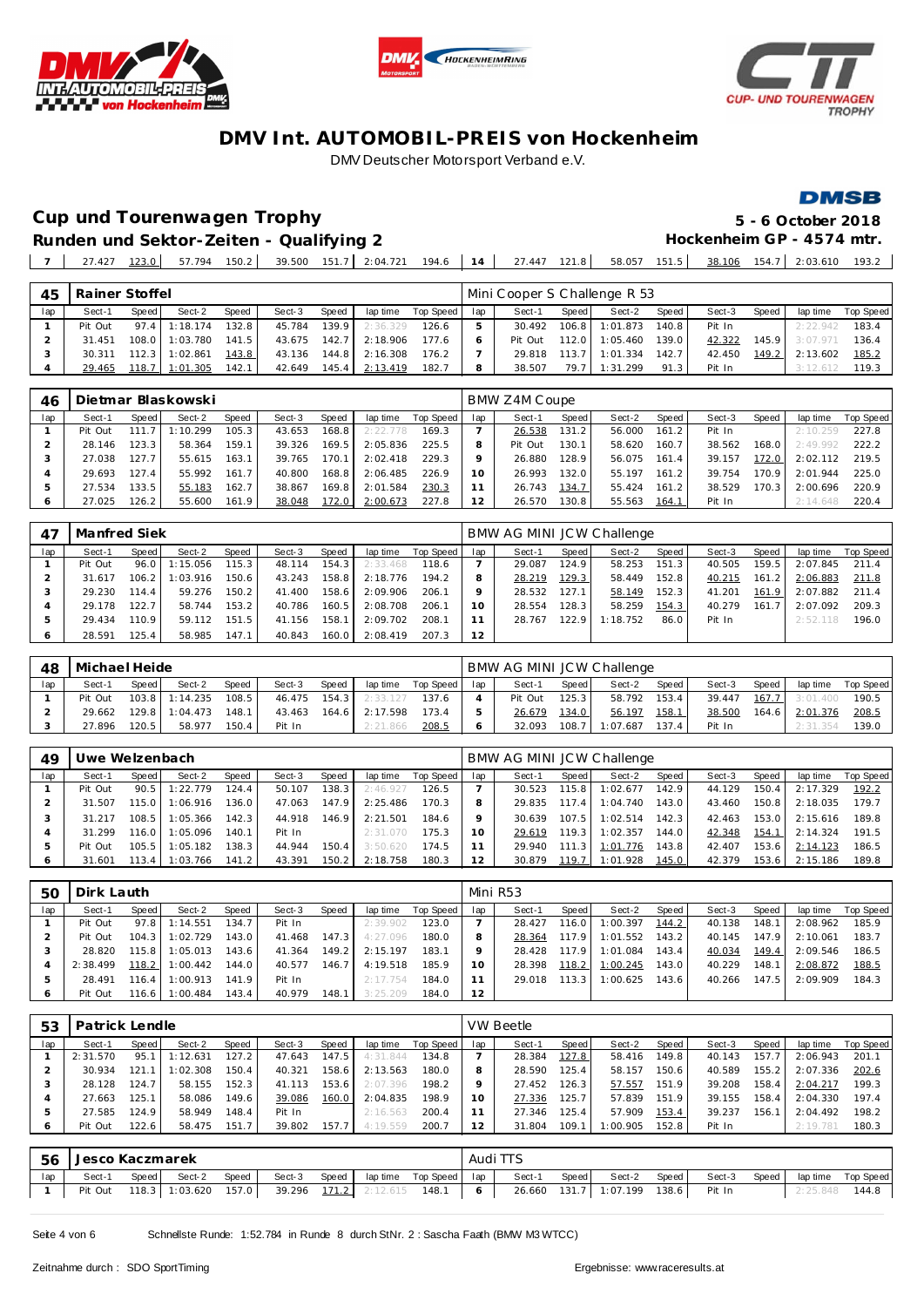





#### **DMSB**

# **Cup und Tourenwagen Trophy 5 - 6 October 2018**

**Runden und Sektor-Zeiten - Qualifying 2 Hockenheim GP - 4574 mtr.**

|  | 27.474 | 135.8 | 54.563 | 163.6   |              |       | 36.618 170.6 1:58.655 | 213.4 |          | Pit Out | 133.5 | 56.740 155.4         |       | 38.918 | 165.9 2:14.388 206.  |      |
|--|--------|-------|--------|---------|--------------|-------|-----------------------|-------|----------|---------|-------|----------------------|-------|--------|----------------------|------|
|  | 26.093 | 134.7 | 54.494 | $160.7$ | 36.681       |       | 168.8 1:57.268        | 210.5 |          | 26.989  |       | 131.7 1:00.074 156.1 |       |        |                      |      |
|  | 26.535 | 130.8 | 54.944 | 160.0   | 36.601       |       | 169.3 1:58.080        | 207.3 |          | 25.885  | 134.5 | 55.512 154.3         |       | 37.168 | 165.4 1:58.565 206.5 |      |
|  | 25.819 | 132.4 | 54.998 |         | 161.2 37.300 | 166.9 | 1:58.117              | 204.2 | $10^{-}$ | 31.814  | 121.1 | 1:03.213             | 156.7 | Pit In |                      | 189. |

| 57  | Marcus Gesell |         |          |                    |        |       |          |           |     |         |        | Seat Leon Supercopa MK2 GMS |       |        |       |          |           |
|-----|---------------|---------|----------|--------------------|--------|-------|----------|-----------|-----|---------|--------|-----------------------------|-------|--------|-------|----------|-----------|
| lap | Sect-1        | Speed   | Sect-2   | Speed              | Sect-3 | Speed | lap time | Top Speed | lap | Sect-1  | Speed  | Sect-2                      | Speed | Sect-3 | Speed | lap time | Top Speed |
|     | Pit Out       | 124.4   | 1:02.618 | 163.4              | 38.725 | 164.6 | 2:09.211 | 188.8     |     | 26.065  | 134.2  | 54.042                      | 164.1 | Pit In |       | 2:08.669 | 218.2     |
|     | 28.054        | 129.8   | 55.540   | 166.2 <sub>1</sub> | 37.349 | 164.6 | 2:00.943 | 216.9     |     | Pit Out | 135.81 | 56.686                      | 162.4 | 37.128 | 171.2 | 3:56.708 | 221.8     |
|     | 29.440        | 128.4   | 55.165   | 164.6              | 37.038 | 172.0 | 2:01.643 | 216.0     |     | 25.561  | 137.6  | 53.904                      | 165.4 | 36.175 | 171.2 | 1:55.640 | 222.2     |
|     | 25.811        | 137.4   | 53.346   | 166.7              | 36.599 | 171.2 | 1:55.756 | 218.6     |     | 25.676  | 135.2  | 53.836                      | 166.4 | 36.760 | 173.9 | 1:56.272 | 216.0     |
|     | 25.466        | 136.9 I | 54.061   | 161.9              | 38.060 | 170.6 | 1:57.587 | 218.6     | 10  | 28.540  | 113.1  | 1:09.025                    | 130.0 | Pit In |       | 2:32.904 | 146.9     |

| 58  | Frank Schröder |       |          |       |        |       |          |           |     | Seat Seat Leon MK1 Supa Copa |       |          |       |        |       |          |           |
|-----|----------------|-------|----------|-------|--------|-------|----------|-----------|-----|------------------------------|-------|----------|-------|--------|-------|----------|-----------|
| lap | Sect-1         | Speed | Sect-2   | Speed | Sect-3 | Speed | lap time | Top Speed | lap | Sect-1                       | Speed | Sect-2   | Speed | Sect-3 | Speed | lap time | Top Speed |
|     | Pit Out        | 99.5  | 1:09.615 | 157.4 | 43.620 | 169.8 | 2:24.515 | 150.8     | 8   | 26.550                       | 129.5 | 55.977   | 162.2 | 37.773 | 168.5 | 2:00.300 | 218.2     |
|     | 29.551         | 119.5 | 56.884   | 162.2 | 39.032 | 172.8 | 2:05.467 | 221.8     |     | 26.983                       | 129.8 | 56.042   | 164.1 | 38.085 | 165.9 | 2:01.110 | 207.3     |
|     | 26.842         | 122.6 | 55.894   | 166.7 | 38.674 | 171.2 | 2:01.410 | 218.6     | 10  | 26.910                       | 127.8 | 56.086   | 163.6 | 38.209 | 165.1 | 2:01.205 | 207.7     |
|     | 27.022         | 126.3 | 54.987   | 162.2 | 38.669 | 170.1 | 2:00.678 | 215.1     |     | 26.900                       | 123.6 | 57.874   | 160.7 | 38.446 | 163.1 | 2:03.220 | 208.9     |
|     | 26.783         | 126.9 | 56.728   | 160.0 | 39.032 | 172.8 | 2:02.543 | 204.5     | 12  | 26.694                       | 126.5 | 55.894   | 165.9 | 37.787 | 170.1 | 2:00.375 | 212.6     |
|     | 27.009         | 128.6 | 56.267   | 163.6 | Pit In |       | 2:08.224 | 213.0     | 3   | 27.174                       | 119.5 | 1:07.240 | 120.4 | Pit In |       | 2:29.310 | 166.9     |
|     | Pit Out        | 108.9 | 1:02.928 | 145.2 | 39.603 | 167.2 | 3:09.386 | 182.7     | 14  |                              |       |          |       |        |       |          |           |

| 59  | Jörg Musczak |       |          |       |        |       |          |           |     | Seat Supercopa MK2 |       |          |       |        |       |          |           |
|-----|--------------|-------|----------|-------|--------|-------|----------|-----------|-----|--------------------|-------|----------|-------|--------|-------|----------|-----------|
| lap | Sect-1       | Speed | Sect-2   | Speed | Sect-3 | Speed | lap time | Top Speed | lap | Sect-1             | Speed | Sect-2   | Speed | Sect-3 | Speed | lap time | Top Speed |
|     | Pit Out      | 84.9  | 1:14.338 | 158.6 | 42.341 | 169.0 | 2:28.514 | 129.3     |     | 27.317             | 123.1 | 1:04.184 | 134.7 | 43.353 | 175.3 | 2:14.854 | 227.4     |
|     | 29.039       | 135.8 | 56.801   | 168.8 | 39.519 | 168.5 | 2:05.359 | 220.9     | 10  | 26.416             | 139.5 | 54.502   | 167.4 | 37.569 | 173.1 | 1:58.487 | 229.8     |
| З   | 27.039       | 141.7 | 55.517   | 167.2 | 38.440 | 174.8 | 2:00.996 | 224.5     |     | 26.657             | 141.4 | 53.814   | 169.0 | 37.009 | 176.2 | 1:57.480 | 227.4     |
| 4   | 26.520       | 138.6 | 54.579   | 167.2 | 38.080 | 176.2 | 1:59.179 | 229.8     | 12  | 29.174             | 120.8 | 57.340   | 161.2 | 38.217 | 176.5 | 2:04.731 | 189.5     |
| ь   | 26.643       | 142.3 | 53.590   | 167.2 | 38.625 | 175.9 | 1:58.858 | 229.8     | 13  | 26.261             | 141.4 | 53.032   | 169.0 | 36.742 | 173.9 | 1:56.035 | 227.8     |
| 6   | 26.880       | 134.3 | 57.448   | 165.6 | 38.284 | 171.2 | 2:02.612 | 190.8     | 14  | 30.103             | 97.9  | 56.206   | 167.4 | 38.906 | 175.0 | 2:05.215 | 208.9     |
|     | 28.874       | 131.1 | 58.306   | 150.4 | 44.460 | 178.2 | 2:11.640 | 221.8     | 15  | 26.826             | 138.8 | 54.432   | 168.0 | 37.452 | 176.8 | 1:58.710 | 228.8     |
| 8   | 26.576       | 142.3 | 53.871   | 168.5 | 37.538 | 175.6 | 1:57.985 | 230.8     | 16  |                    |       |          |       |        |       |          |           |

| 65  | Andreas Klocke |       |          |       |        |         |          |           | Porsche 996 GT3 Cup |        |       |          |        |        |       |          |           |  |
|-----|----------------|-------|----------|-------|--------|---------|----------|-----------|---------------------|--------|-------|----------|--------|--------|-------|----------|-----------|--|
| lap | Sect-1         | Speed | Sect-2   | Speed | Sect-3 | Speed   | lap time | Top Speed | lap                 | Sect-1 | Speed | Sect-2   | Speed  | Sect-3 | Speed | lap time | Top Speed |  |
|     | Pit Out        | 102.5 | : 06.579 | 140.6 | 42.214 | 166.2   | 2:19.416 | 156.3     |                     | 26.477 | 130.1 | 53.841   | 171.7  | 37.621 | 175.9 | 1:57.939 | 247.7     |  |
|     | 28.356         | 123.9 | 56.994   | 158.6 | 38.921 | 174.5   | 2:04.271 | 227.4     |                     | 27.556 | 134.8 | 54.694   | 166.9  | 38.170 | 179.1 | 2:00.420 | 238.4     |  |
|     | 27.264         | 121.6 | 54.737   | 170.1 | 38.314 | 177.3   | 2:00.315 | 238.9     | Q                   | 26.140 | 130.3 | 53.514   | 171.4  | 39.436 | 175.3 | 1:59.090 | 244.3     |  |
|     | 26.711         | 128.4 | 54.112   | 166.2 | 38.639 | $175.0$ | 1:59.462 | 242.2     | 10                  | 26.485 | 129.0 | 53.296   | 171.7  | 43.144 | 125.6 | 2:02.925 | 243.2     |  |
|     | 26.412         | 114.2 | 55.482   | 171.4 | 37.666 | 177.3   | 1:59.560 | 240.5     |                     | 33.459 | 113.7 | 1:09.119 | 139.01 | Pit In |       | 2:35.211 | 179.7     |  |
|     | 26.325         | 130.0 | 53.258   | 170.1 | 37.610 | 177.3   | 1:57.193 | 240.5     | 12                  |        |       |          |        |        |       |          |           |  |

| 66  | Maximilian Maier |         |          |       |        |       |          |           |                | Porsche 996 GT3 Cup |       |        |       |        |       |          |           |  |  |
|-----|------------------|---------|----------|-------|--------|-------|----------|-----------|----------------|---------------------|-------|--------|-------|--------|-------|----------|-----------|--|--|
| lap | Sect-1           | Speed I | Sect-2   | Speed | Sect-3 | Speed | lap time | Top Speed | lap            | Sect-1              | Speed | Sect-2 | Speed | Sect-3 | Speed | lap time | Top Speed |  |  |
|     | Pit Out          | 113.8   | 1:01.046 | 161.7 | 39.364 | 180.6 | 2:09.093 | 187.5     |                | 25.778              | 139.9 | 51.440 | 176.8 | 36.244 | 188.8 | 1:53.462 | 254.1     |  |  |
|     | 27.057           | 126.8   | 52.494   | 173.4 | 37.683 | 185.2 | 1:57.234 | 246.0     | 10             | 25.106              | 147.9 | 51.239 | 176.8 | 36.651 | 188.8 | 1:52.996 | 252.9     |  |  |
|     | 25.645           | 145.2   | 52.752   | 171.4 | 38.829 | 185.6 | 1:57.226 | 248.3     |                | 25.265              | 132.5 | 51.630 | 168.2 | 37.233 | 186.9 | 1:54.128 | 251.2     |  |  |
| 4   | 25.674           | 144.8 I | 51.464   | 174.2 | 36.345 | 186.2 | 1:53.483 | 249.4     |                | 25.576              | 145.4 | 51.142 | 177.0 | 36.278 | 186.9 | 1:52.996 | 253.5     |  |  |
|     | 25.062           | 147.9   | 52.051   | 170.6 | 37.102 | 184.9 | 1:54.215 | 251.7     | 3              | 25.753              | 137.4 | 52.030 | 174.5 | 37.561 | 186.9 | 1:55.344 | 251.7     |  |  |
| 6   | 25.830           | 131.5   | 52.165   | 168.2 | 36.496 | 188.2 | 1:54.491 | 250.0     | $\overline{A}$ | 25.188              | 146.9 | 52.148 | 174.5 | 36.503 | 188.5 | 1:53.839 | 241.6     |  |  |
|     | 25.157           | 145.2   | 51.336   | 174.5 | Pit In |       | 2:00.230 | 254.1     | 5              | 25.017              | 149.0 | 52.950 | 168.5 | Pit In |       | 2:01.252 | 254.1     |  |  |
| 8   | Pit Out          | 139.5   | 51.960   | 173.4 | 36.446 | 188.5 | 2:43.778 | 252.3     | 16             |                     |       |        |       |        |       |          |           |  |  |

|         | Manfred Barz |       |          |       |        |       |          |           |     | <b>BMW 325i</b> |       |          |       |        |       |          |           |  |  |  |
|---------|--------------|-------|----------|-------|--------|-------|----------|-----------|-----|-----------------|-------|----------|-------|--------|-------|----------|-----------|--|--|--|
| lap     | Sect-1       | Speed | Sect-2   | Speed | Sect-3 | Speed | lap time | Top Speed | lap | Sect-1          | Speed | Sect-2   | Speed | Sect-3 | Speed | lap time | Top Speed |  |  |  |
|         | Pit Out      | 94.3  | 1:16.607 | 117.0 | 47.702 | 142.5 | 2:37.659 | 137.6     |     | 29.604          | 121.1 | 1:01.888 | 147.9 | 41.777 | 152.3 | 2:13.269 | 201.5     |  |  |  |
|         | 31.916       | 109.3 | 1:03.571 | 146.3 | 43.332 | 150.4 | 2:18.819 | 196.0     |     | 30.827          | 111.3 | 1:02.095 | 144.4 | 43.343 | 146.9 | 2:16.265 | 195.7     |  |  |  |
|         | 30.609       | 111.1 | 1:02.603 | 144.2 | Pit In |       | 2:26.776 | 200.4     |     | 29.495          | 119.1 | 1:00.897 | 145.4 | 41.512 | 147.1 | 2:11.904 | 198.9     |  |  |  |
|         | Pit Out      | 110.9 | 1:01.973 | 146.9 | 42.496 | 149.8 | 2:55.609 | 198.2     |     | 29.245          | 121.2 | 1:00.574 | 150.2 | 40.756 | 155.6 | 2:10.575 | 200.0     |  |  |  |
| 5       | 29.414       | 119.5 | 1:02.394 | 145.0 | 42.477 | 150.8 | 2:14.285 | 199.6     |     | 29.657          | 117.3 | 1:00.338 | 150.6 | Pit In |       | 2:19.737 | 197.8     |  |  |  |
| $\circ$ | 29.789       | 104.7 | 1:04.003 | 147.9 | 42.604 | 148.6 | 2:16.396 | 196.7     | 12  |                 |       |          |       |        |       |          |           |  |  |  |